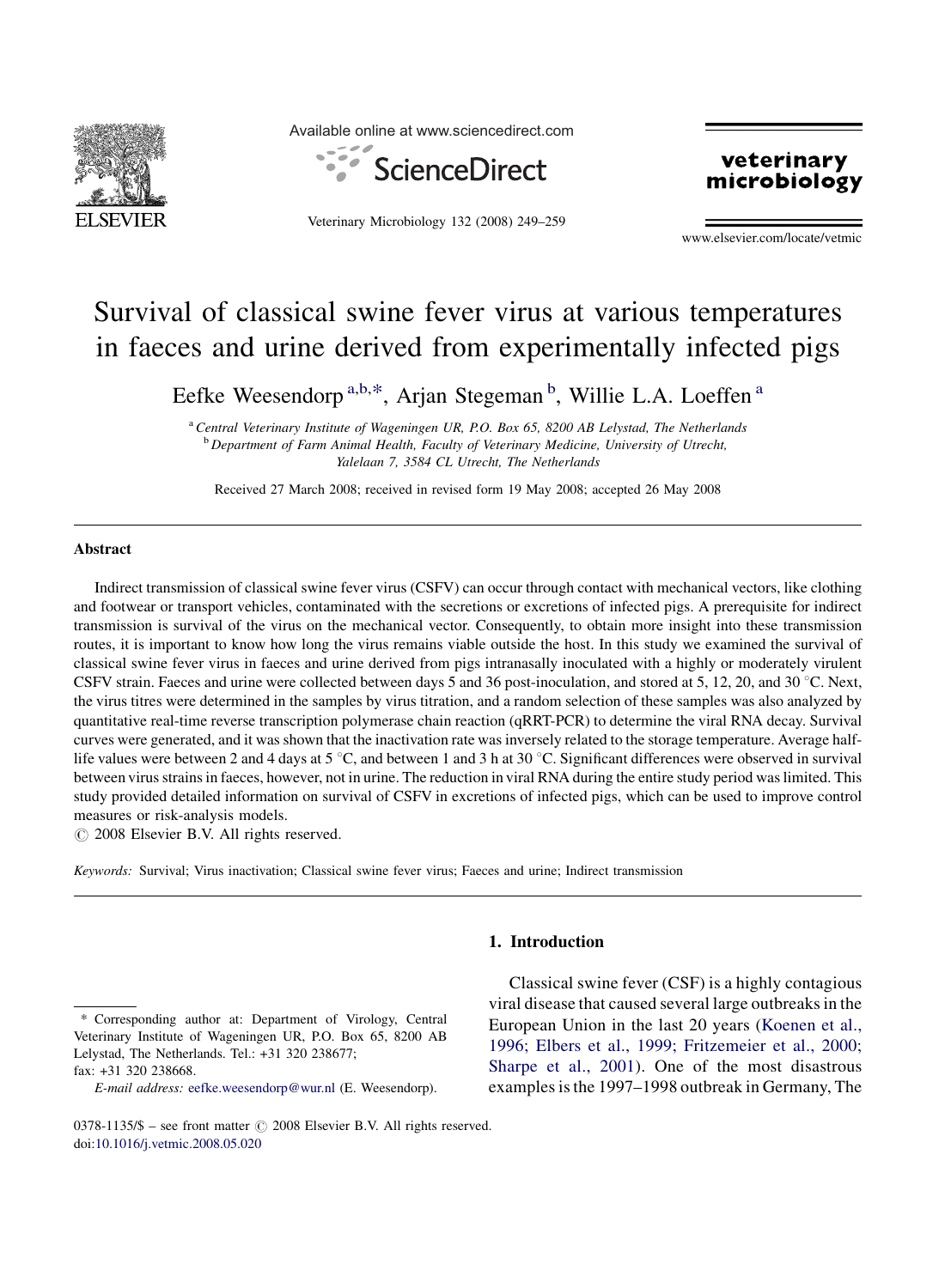Netherlands, Belgium, Spain and Italy. In the Netherlands alone, approximately 11 million pigs were killed, mainly for welfare reasons [\(Terpstra and](#page-10-0) [de Smit, 2000\)](#page-10-0). During this outbreak different transmission routes contributed to the spread of the disease. Direct animal contact was in 17% of the cases responsible for transmission between herds before implementing the first zoosanitary measures, including a total stand-still of transport of livestock ([Elbers](#page-10-0) [et al., 1999\)](#page-10-0). Indirect transmission routes, however, played an important role in spread of the disease both before and after the implementation of movement restrictions ([Elbers et al., 1999; Stegeman et al.,](#page-10-0) [2002\)](#page-10-0).

Indirect transmission can occur when susceptible pigs come into contact with mechanical vectors like clothing and footwear ([Ribbens et al., 2007](#page-10-0)), or transport vehicles ([Stegeman et al., 2002](#page-10-0)), contaminated with secretions or excretions of infected pigs. Saliva, nasal and lacrimal fluids, faeces, urine, and semen have been shown to contain significant amounts of classical swine fever virus (CSFV) [\(Weesendorp](#page-10-0) [et al., in press; De Smit et al., 1999\)](#page-10-0). A prerequisite for the indirect transmission is, however, the survival of the virus on the mechanical vector. Consequently, it is important to know how long the virus remains viable outside the host.

The survival of the virus on a vector depends on different variables like the initial amount of virus, temperature, pH, humidity, presence of organic matter, exposure to various chemicals ([Edwards,](#page-9-0) [2000\)](#page-9-0), and most likely other factors including properties of the strain ([Depner et al., 1992\)](#page-9-0). Conflicting results have been observed in survival times of CSFV in the environment. After spiking slurry (a mixture of faeces and urine, which may also contain (cleaning) water, small quantities of bedding material and feed) with CSFV, it survived for at least 70 days at 17 °C, and for 84 days at 4 °C (Eizenberger et al., reviewed by [Haas et al., 1995\)](#page-10-0). However, Bøtner reported no detectable amounts of infectious virus in slurry stored at  $20^{\circ}$ C after 2 weeks (reviewed by [Haas et al., 1995\)](#page-10-0). Pens contaminated with secretions and excretions of infected pigs, contained infectious virus for at least 10 h when the environmental temperature was around  $22 \degree C$  [\(Ribbens et al., 2004](#page-10-0)). Depending on the temperature, contaminated pens probably contain infectious virus for a few days before the virus within the pen and manure is totally inactivated [\(Artois et al., 2002\)](#page-9-0). In certain housing systems, where temperatures decrease during winter conditions, the survival time might be prolonged, and pens may contain virus in excreta and bedding for at least 4 weeks [\(Harkness, 1985\)](#page-10-0).

These studies give useful information on survival times of CSFV in the environment, but details and conditions of the performed experiments were limited reported, or presented survival times were not specific, or only based on spiking of slurry. None of the studies on survival of CSFV in the environment contaminated with excretions or secretions provided sufficient information for the construction of survival curves. Concerning the importance of indirect transmission routes during outbreaks, specific information on virus survival is necessary ([Edwards, 2000; De Vos et al.,](#page-9-0) [2006](#page-9-0)). This can be used to model the risk of transmission via different transmission routes, which supports improvement of control measures.

In this report the survival of CSFV in faeces and urine from infected pigs was studied, as these excretions are produced in large amounts and are major sources of contaminating the immediate surroundings and mechanical vectors.

## 2. Materials and methods

#### 2.1. Experimental animals and housing

Two experiments were performed in succession with 8-week-old male pigs, obtained from a conventional, but pestivirus free pig herd in the Netherlands. Pigs were individually housed in cages to collect faeces and urine. Pigs were fed once a day with commercial feed for finishing pigs, and water was provided ad libitum.

#### 2.2. Viruses and inoculation of animals

Five pigs were inoculated intranasally with a dose of 100  $LD_{50}$  (50% lethal dose), which is approximately  $10^{2.5}$  TCID<sub>50</sub> (50% tissue culture infectious dose) of the highly virulent Brescia strain (genotype 1.2, strain Brescia 456610, obtained from Brescia, Italy, 1951; [Wensvoort et al., 1989\)](#page-10-0). Seven pigs were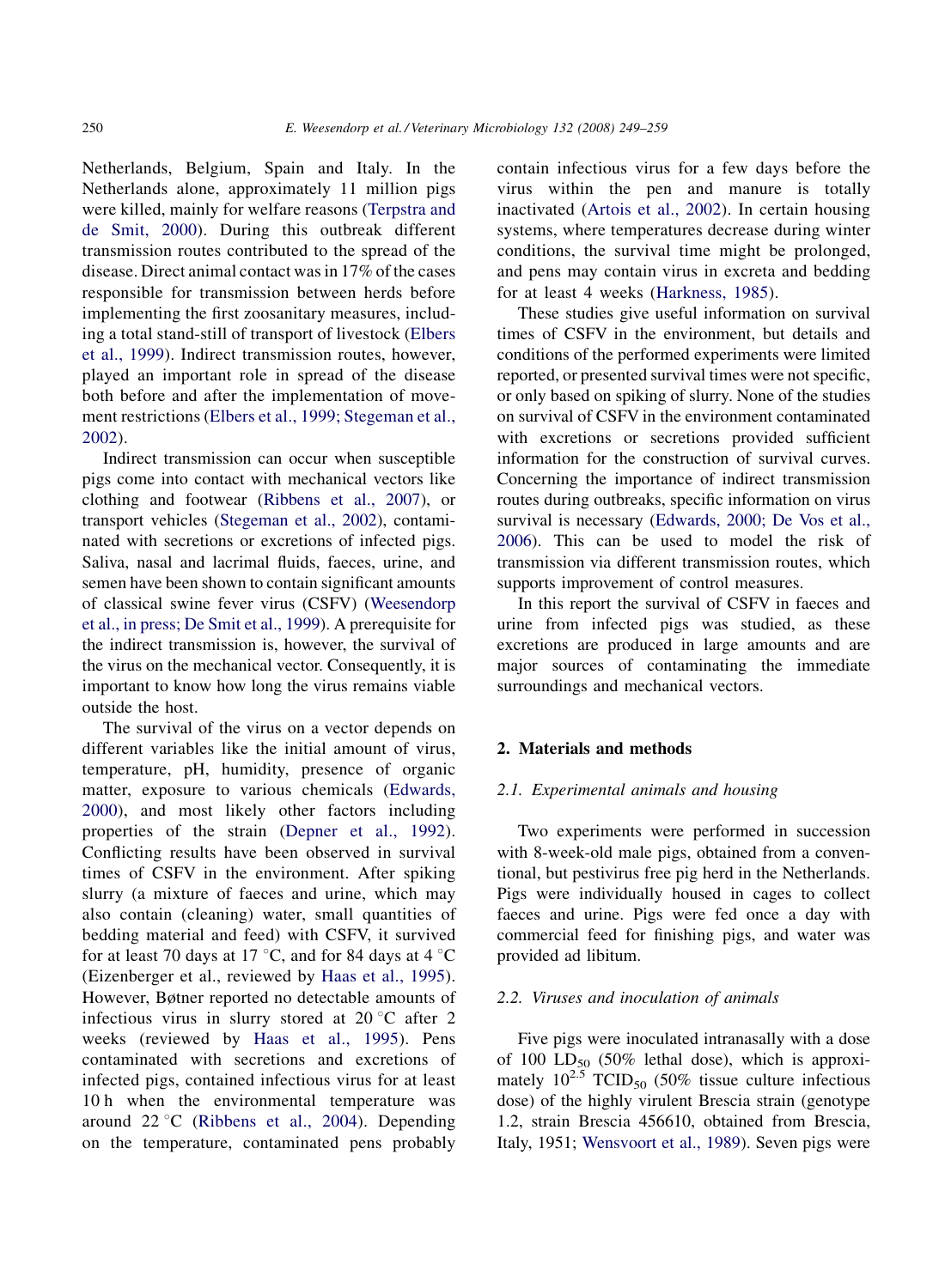inoculated with  $10^5$  TCID<sub>50</sub> of the moderately virulent Paderborn strain (genotype 2.1, isolated in 1997 during the outbreak in the Paderborn area of Germany; [Greiser-Wilke et al., 2000\)](#page-10-0). One milliliter of the virus suspension was administered per animal, 0.5 ml per nostril.

#### 2.3. Sampling and pre-treatment of samples

Faeces and urine samples were collected from pigs infected with the Brescia strain from day 5 post-inoculation (p.i.), and from pigs inoculated with the Paderborn strain from day 10 p.i. The Brescia strain was previously isolated from faeces at day 6 p.i. [\(Ressang, 1973\)](#page-10-0). The Paderborn strain was expected to be present in faeces and urine later, therefore no samples were collected before day 10 p.i. Samples were collected until day 12 p.i. from Brescia-infected animals (when the last one died) and until day 36 p.i. from Paderborn-infected animals, as long as they showed clinical symptoms. Samples that were negative from the start of the inactivation period were excluded from the analysis. Faeces were obtained from the rectum by stimulation of the anus, and urine was collected when pigs urinated. Directly after collection the samples were stored in a refrigerator at  $5^{\circ}$ C to avoid inactivation of the virus until samples were transported to the laboratory.

In the laboratory, samples were directly stored in 50 ml tubes in a refrigerator at  $5^{\circ}$ C, a thermostated water bath at 12  $\mathrm{^{\circ}C}$ , a thermostated room at 20  $\mathrm{^{\circ}C}$ , or a thermostated water bath at  $30^{\circ}$ C. Individual samples were used if enough faeces or urine could be obtained from one pig. In case not enough faeces or urine was available from one pig, samples originating from pigs infected with the same strain and on the same day p.i. were pooled. Samples were thoroughly mixed before storage. Depending on the temperature, samples were taken from the stored faeces and urine at different time intervals. These sampling moments were determined after a pilot study in which the rate of inactivation was studied on a small amount of samples. As the pilot study showed that inactivation of virus occurs more rapidly in urine than in faeces at lower temperatures, urine samples were stored for a shorter duration at 5 and 12  $\degree$ C than faeces samples. Faeces samples were stored for

maximum 45 days at  $5^{\circ}$ C, 41 days at 12  $^{\circ}$ C, and 5 days at 20 or 30 $\degree$ C. Urine samples were stored for maximum 27 days at  $5^{\circ}$ C, 15 days at 12  $^{\circ}$ C, and 5 days at 20 or 30 $\degree$ C. The number of samples per strain–temperature combination that was ultimately tested, ranged from 5 to 10, depending on availability of faeces or urine, presence of virus in the initial sample, and (for Paderborn) inclusion of the results from the pilot study.

Faeces samples were diluted 1:10 in medium (Eagle minimum essential medium (EMEM) supplemented with 10% fetal bovine serum (FBS) and 10% antibiotics solution ABII (1000 U/ml penicillin, 1 mg/ml streptomycin, 20  $\mu$ g/ml fungizone, 500  $\mu$ g/ ml polymixin B, and 10 mg/ml Kanamycin)) and vortexed with glass beads. After centrifugation  $(10,000 \times g$  for 5 min) the supernatants were stored at  $-70$  °C until analysis. From urine a 1:10 dilution in medium (EMEM containing 10% FBS and 10% antibiotics) was prepared and stored at  $-70$  °C until analysis. All samples were analyzed by virus titration. Four randomly selected samples from both faeces and urine, and from each virus strain and each temperature, were analyzed by quantitative real-time reverse transcription polymerase chain reaction (qRRT-PCR). Furthermore, the pH of two urine samples from each storage temperature was determined at each sampling moment.

## 2.4. Virus titration

Virus titration was performed as described by [Weesendorp et al. \(2008\).](#page-10-0) Briefly, a volume of  $250 \mu l$ of the sample was incubated for 1 h on a monolayer of SK6 cells in a 24-well plate (Greiner). After a wash procedure with phosphate-buffered saline (PBS), EMEM supplemented with 5% FBS and 10% antibiotics was added to the wells. The plates were incubated at 37  $\degree$ C in an atmosphere with 5%  $CO<sub>2</sub>$  for 4 days. After being fixated and washed, the monolayers were stained by the immuno-peroxidase technique [\(Wensvoort et al., 1986\)](#page-10-0) using two HRPOconjugated CSFV specific MAbs (V3/V4) and examined for stained cells. Virus titres were calculated as  $TCID_{50}$  using the Spearman–Kärber method [\(Finney, 1978](#page-10-0)). The detection limit with this method is  $10^{1.1}$  TCID<sub>50</sub>/ml of urine or gram faeces.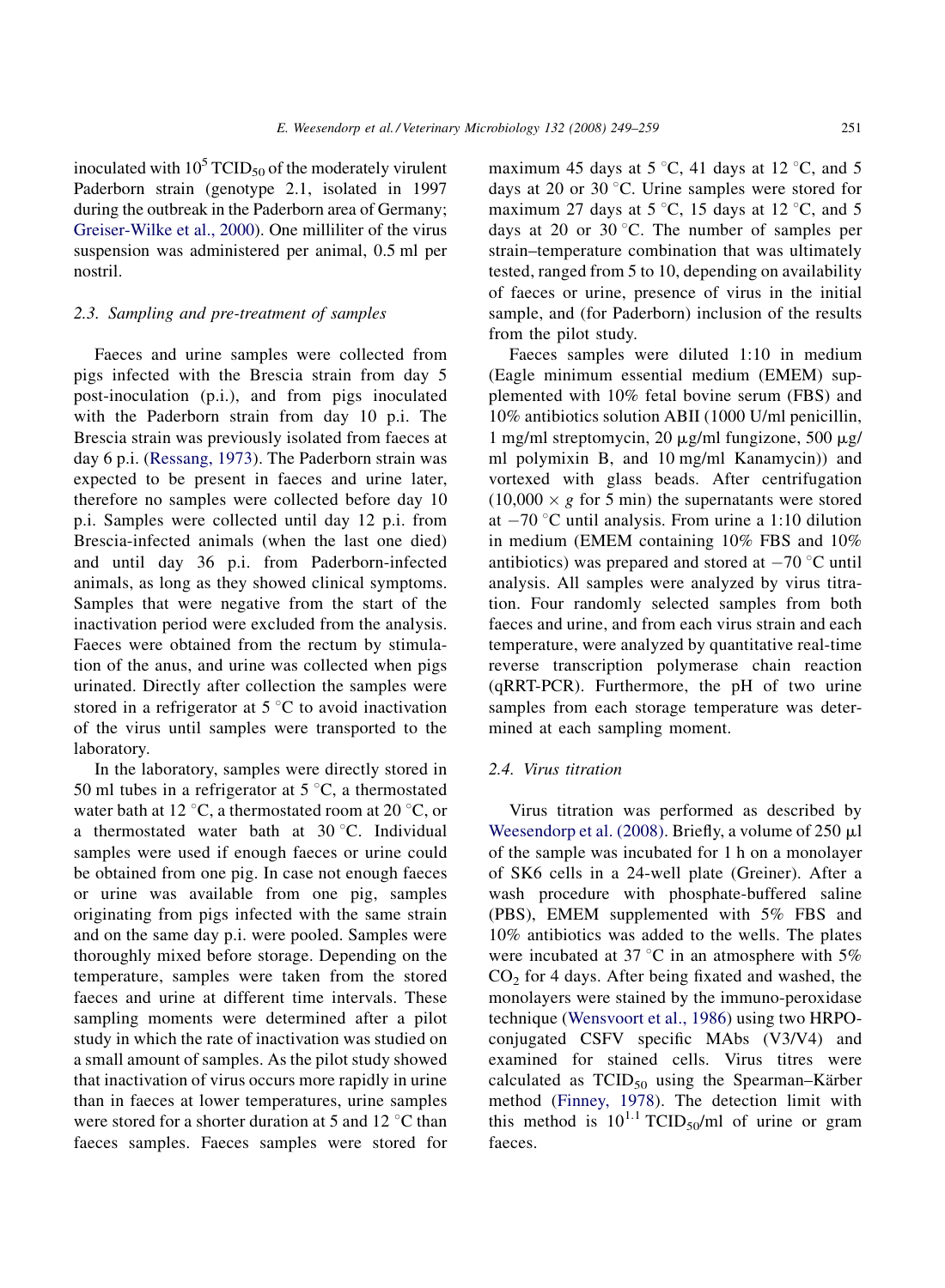# 2.5. Quantitative real-time reverse transcription polymerase chain reaction (qRRT-PCR)

The concentration of viral RNA in the excretions was analyzed by qRRT-PCR. For RNA isolation  $200 \mu l$  of the sample was pipetted manually into MagNA Pure sample cartridges (Roche Applied Science, Mannheim, Germany). In each run of 32 samples 2 negative control samples and 5 dilutions of a positive control sample (standard curve) were included. The standard curves were constructed by spiking faeces and urine with known concentrations of infectious virus from the Brescia or Paderborn strain. The RNA was extracted with the Total Nucleic Acid Isolation Kit (Roche Applied Science, Mannheim, Germany) according to the manufacturer's instructions using the automated MagNA Pure LC instrument (Roche Applied Science, Mannheim, Germany). After RNA isolation, the nucleic acids were immediately processed for the qRRT-PCR or stored at  $-70$  °C in the sample cartridge until the PCR was carried out.

The qRRT-PCR was performed with a LightCycler (LC) instrument (Roche Applied Science, Mannheim, Germany) using the RNA Master Hybridization Probes Kit, as described by [Van Rijn et al. \(2004\)](#page-10-0). Analysis was performed with the LC software. The viral RNA concentration (TCID $_{50}$  equivalents per milliliter or gram) of each individual sample could be calculated using the standard curve. The standard curves were constructed based on Cp (crossing point) values for all dilutions of the positive control. The Cp value is the cycle number at which the fluorescence emission from a PCR rises above the background signal. A low Cp value indicated high template amount, while a high Cp indicated a low template amount.

## 2.6. Statistical analysis

Per sample, the half-life (h) of CSFV in faeces or urine was estimated by

$$
h=-\frac{\log_{10}2}{b}
$$

where  $b$  is the least squares estimate of the slope of the regression of  $log_{10}$  CSFV over time for that sample. To study the effect of temperature on virus survival, the dependence of the log-transformed half-life value on temperature was modelled. Half-life values were logtransformed in order to ensure homogeneity of variance in the regression models that were used. The logtransformed half-life  $ln(h)$  was analyzed as a new derived response variable with a linear mixed model ([Searle et al., 1992\)](#page-10-0). The model comprised random effects, to model correlation between samples from a common origin, main effects for strains, linear and quadratic effects for temperature and interaction between strains and temperature. Components of variance were estimated by restricted maximum likelihood (REML). Significance tests for interaction, slopes of linear and quadratic terms in time and main effects for strains were based on the Wald test [\(Cox](#page-9-0) [and Hinkley, 1974](#page-9-0)). All calculations were performed with the statistical programming language [GenStat](#page-10-0) [Committee \(2007\)](#page-10-0).

## 3. Results

# 3.1. Inactivation of infectious virus in faeces and urine derived from infected pigs

The mean half-life values for CSFV in faeces and urine derived from pigs infected with the highly virulent Brescia or moderately virulent Paderborn strain are shown in [Tables 1 and 2](#page-4-0). The initial titres of infectious virus in faeces of pigs infected with the Brescia strain were  $10^{2.6}$  to  $10^{5.4}$  TCID<sub>50</sub>/g, and of pigs infected with the Paderborn strain  $10^{3.6}$  to  $10^{5.4}$  TCID<sub>50</sub>/g. Initial virus titres in urine of pigs infected with the Brescia strain were  $10^{3.4}$  to  $10^{5.9}$  TCID<sub>50</sub>/ml, and in urine of pigs infected with the Paderborn strain  $10^{1.9}$  to  $10^{6.9}$  TCID<sub>50</sub>/ml.

The pH of the urine samples remained 7 for the duration of the experiment. However, the urine became darker during the experiment and a granular precipitate developed on the bottom of the tube.

## 3.2. Effect of temperature on the half-life values of the virus

The regression model comprised both linear and quadratic effects of temperature and interaction between strains and temperature. For faeces samples the quadratic effect and interaction between strains and temperature were not significant and subsequently omitted from the model, resulting in the linear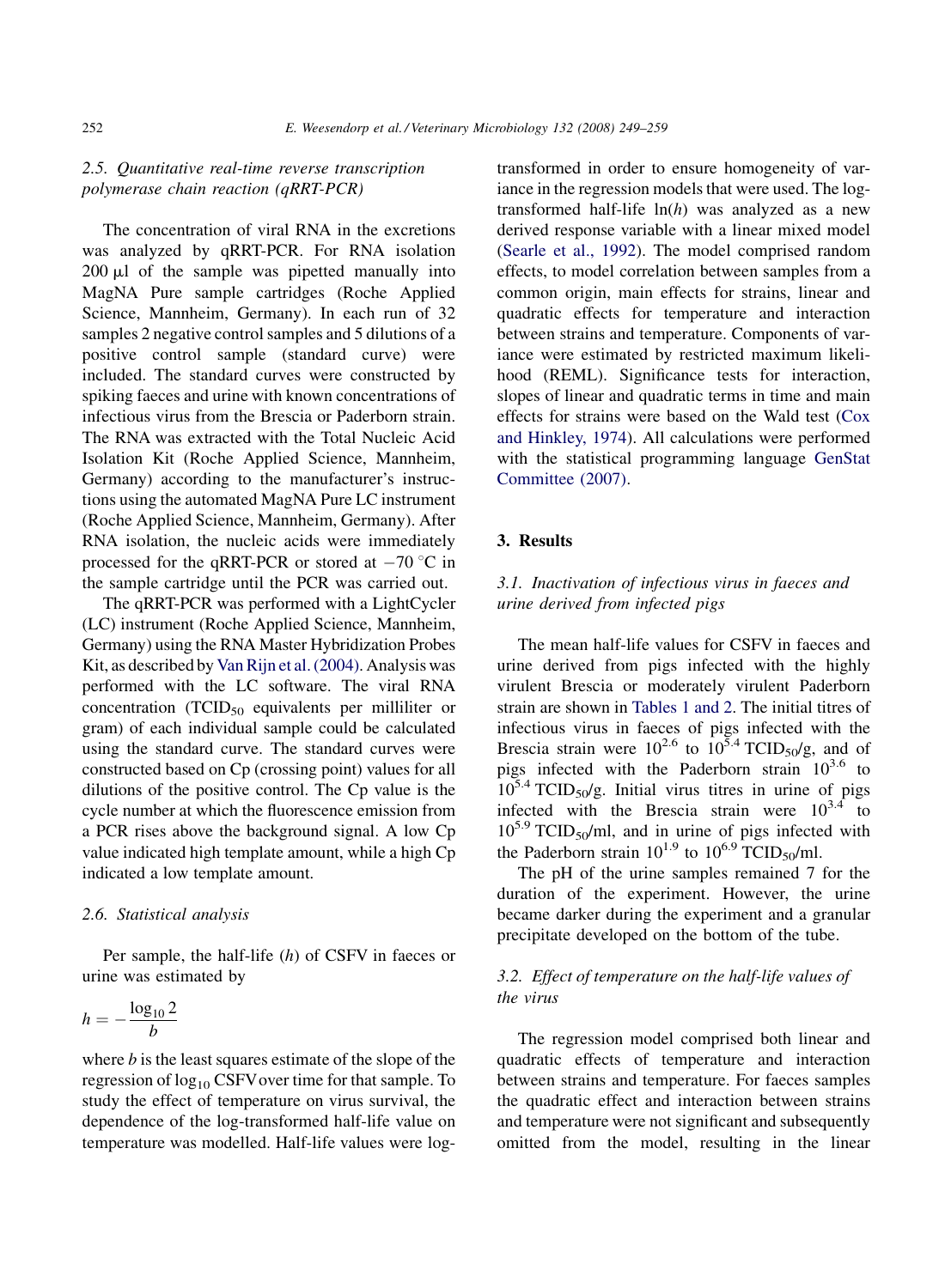| Survival of CSFV at different temperatures in faeces derived from pigs infected with the Brescia or Paderborn strain |                |                       |                     |                  |                  |       |
|----------------------------------------------------------------------------------------------------------------------|----------------|-----------------------|---------------------|------------------|------------------|-------|
| Temperature $(^{\circ}C)$                                                                                            | Virus strain   | Mean half-life (days) | S.E.M. <sup>a</sup> | Min <sup>b</sup> | Max <sup>c</sup> | $n^d$ |
| 5                                                                                                                    | <b>Brescia</b> | 3.50                  | 0.58                | 2.41             | 5.69             |       |
|                                                                                                                      | Paderborn      | 2.90                  | 0.58                | 1.38             | 5.66             | 8     |
| 12                                                                                                                   | <b>Brescia</b> | 2.69                  | 0.81                | 0.99             | 6.40             | 6     |
|                                                                                                                      | Paderborn      | 1.67                  | 0.29                | 0.47             | 2.76             | 8     |
| 20                                                                                                                   | <b>Brescia</b> | 0.28                  | 0.05                | 0.14             | 0.42             | 6     |
|                                                                                                                      | Paderborn      | 0.14                  | 0.04                | 0.03             | 0.30             |       |
|                                                                                                                      |                |                       |                     |                  |                  |       |

30 Brescia 0.06 0.01 0.04 0.09 6

Paderborn 0.07 0.02 0.02 0.14 7

<span id="page-4-0"></span>

| Table 1                                                                                                              |  |  |  |
|----------------------------------------------------------------------------------------------------------------------|--|--|--|
| Survival of CSFV at different temperatures in faeces derived from pigs infected with the Brescia or Paderborn strain |  |  |  |

<sup>a</sup> Standard error of the mean.<br><sup>b</sup> Minimum half-life value observed.<br><sup>c</sup> Maximum half-life value observed.

Number of samples tested.

relationship in [Fig. 1](#page-5-0)A. The Wald test showed for urine samples that the interaction between strains and temperature were not significant, but linear and quadratic effects were significant ( $p = 0.001$ ), which explains the parabolic shape in [Fig. 2A](#page-5-0).

The analysis showed a significant difference (common slope but different intercepts on the logarithmic scale:  $p = 0.03$ ) between the Brescia and Paderborn strain for half-life in relation to temperature in faeces, but not in urine. For that reason, curves with a separate intercept per strain were fitted and shown in [Fig. 1](#page-5-0)A, while almost a single common curve was fitted and shown in [Fig. 2A](#page-5-0).

In [Figs. 1B \(faeces\) and 2B](#page-5-0) (urine) the direct relationship between half-life (untransformed) and temperature is shown. Also shown in [Figs. 1A and B](#page-5-0)

[and 2A and B](#page-5-0) are the 95% confidence intervals around the fitted curves and the actual data. [Figs. 1B and 2B](#page-5-0) clearly show that variation among the data is larger for lower temperatures, while variation is reasonably constant for all temperatures after log transformation in [Figs. 1A and 2A](#page-5-0).

# 3.3. Estimated survival of classical swine fever virus in faeces and urine

The presented days until inactivation of the virus (to a level below the detection limit of the virus titration assay) are calculated using the models presented in [Figs. 1 and 2](#page-5-0).

Furthermore, the estimated survival of CSFV in faeces and urine ([Table 3\)](#page-6-0) is based on the maximum

Table 2

| Survival of CSFV at different temperatures in urine derived from pigs infected with the Brescia or Paderborn strain |  |  |  |
|---------------------------------------------------------------------------------------------------------------------|--|--|--|
|                                                                                                                     |  |  |  |

|                           |                | $\sim$                |                     |                  |                  |       |
|---------------------------|----------------|-----------------------|---------------------|------------------|------------------|-------|
| Temperature $(^{\circ}C)$ | Virus strain   | Mean half-life (days) | S.E.M. <sup>a</sup> | Min <sup>b</sup> | Max <sup>c</sup> | $n^d$ |
|                           | <b>Brescia</b> | 2.82                  | 2.25                | 0.39             | 11.81            | 5     |
|                           | Paderborn      | 2.14                  | 0.79                | 0.33             | 6.56             | 9     |
| 12                        | <b>Brescia</b> | 0.54                  | 0.25                | 0.18             | 1.54             | 5     |
|                           | Paderborn      | 0.41                  | 0.13                | 0.02             | 1.39             | 10    |
| 20                        | <b>Brescia</b> | 0.19                  | 0.11                | 0.06             | 0.61             | 5     |
|                           | Paderborn      | 0.21                  | 0.15                | 0.03             | 0.12             | 6     |
| 30                        | <b>Brescia</b> | 0.12                  | 0.08                | 0.03             | 0.41             | 5     |
|                           | Paderborn      | 0.08                  | 0.04                | 0.03             | 0.25             | 5     |
|                           |                |                       |                     |                  |                  |       |

 $\alpha$  Standard error of the mean.<br>b Minimum half-life value observed.

 $C<sub>d</sub>$  Maximum half-life value observed.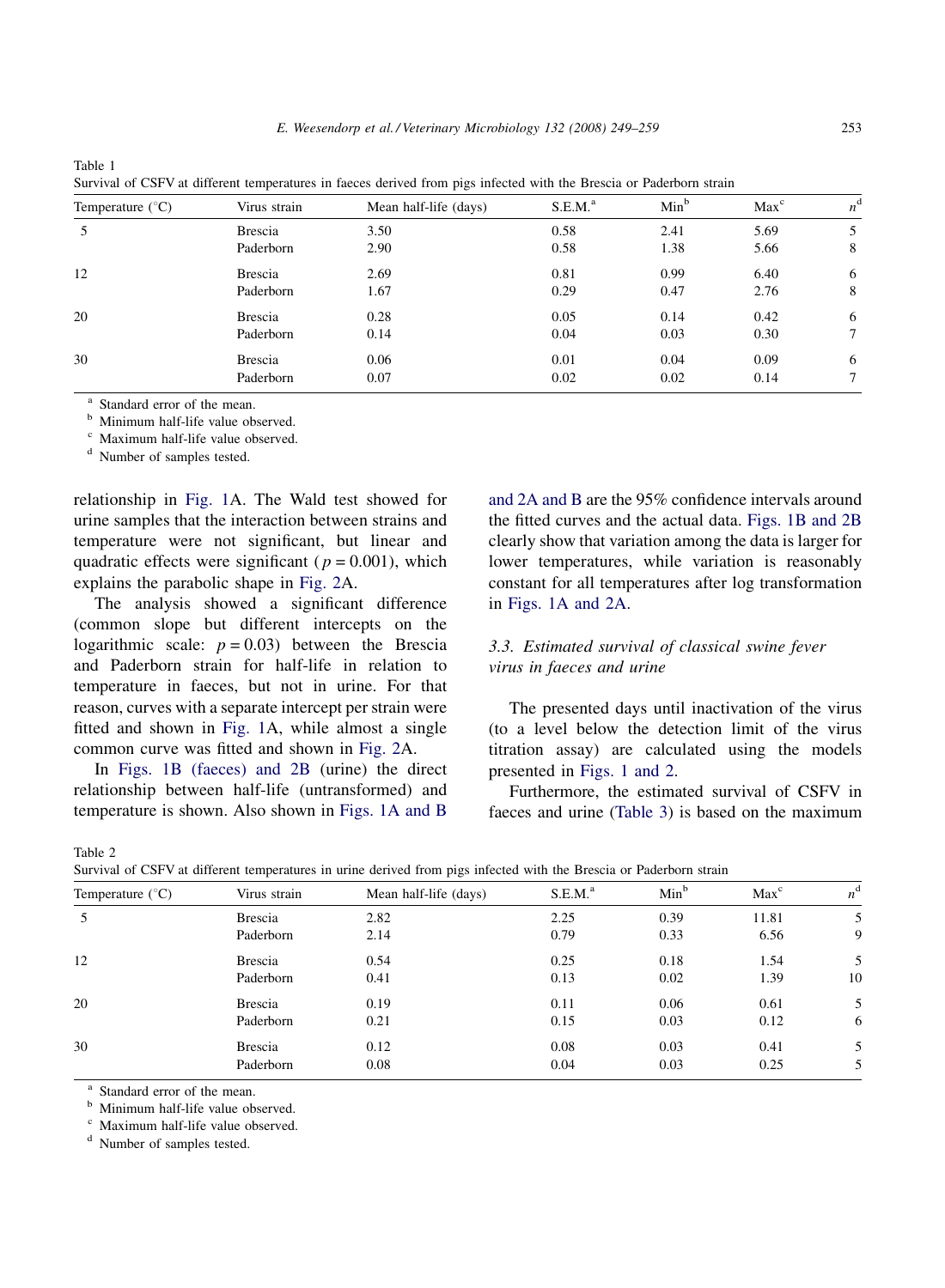<span id="page-5-0"></span>

Fig. 1. Effect of faeces temperature on virus survival. (A) Effect of faeces temperature (x-axis) on the log-transformed half-life values (y-axis) of the virus. (B) Effect of faeces temperature on the half-life values of the virus. The relation between temperature and survival is presented with 95% confidence intervals for both the (...) Brescia and (—) Paderborn strain of CSFV. Also shown are the half-life values of the individual faeces samples  $(\times)$ .

amounts of virus detected in these excretions from infected pigs [\(Weesendorp et al., in press](#page-10-0)). In faeces from pigs infected with the Brescia strain, the maximum amount of virus detected was  $10^{5.6}$  TCID<sub>50</sub>/g (day 8 p.i.), and in faeces from pigs infected with the

Paderborn strain  $10^{6.1}$  TCID<sub>50</sub>/g (day 38 p.i.). In urine from pigs infected with the Brescia strain a maximum of  $10^{5.9}$  TCID<sub>50</sub>/ml (day 9 p.i.) was detected, and in urine from pigs infected with the Paderborn strain  $10^{6.9}$  TCID<sub>50</sub>/ml (day 32 p.i.).



Fig. 2. Effect of urine temperature on virus survival. (A) Effect of urine temperature (x-axis) on the log-transformed half-life values (y-axis) of the virus. (B) Effect of urine temperature on the half-life values of the virus. The relation between temperature and survival is presented with 95% confidence intervals for both the (...) Brescia and (—) Paderborn strain of CSFV. Also shown are the half-life values of the individual urine samples  $(x)$ .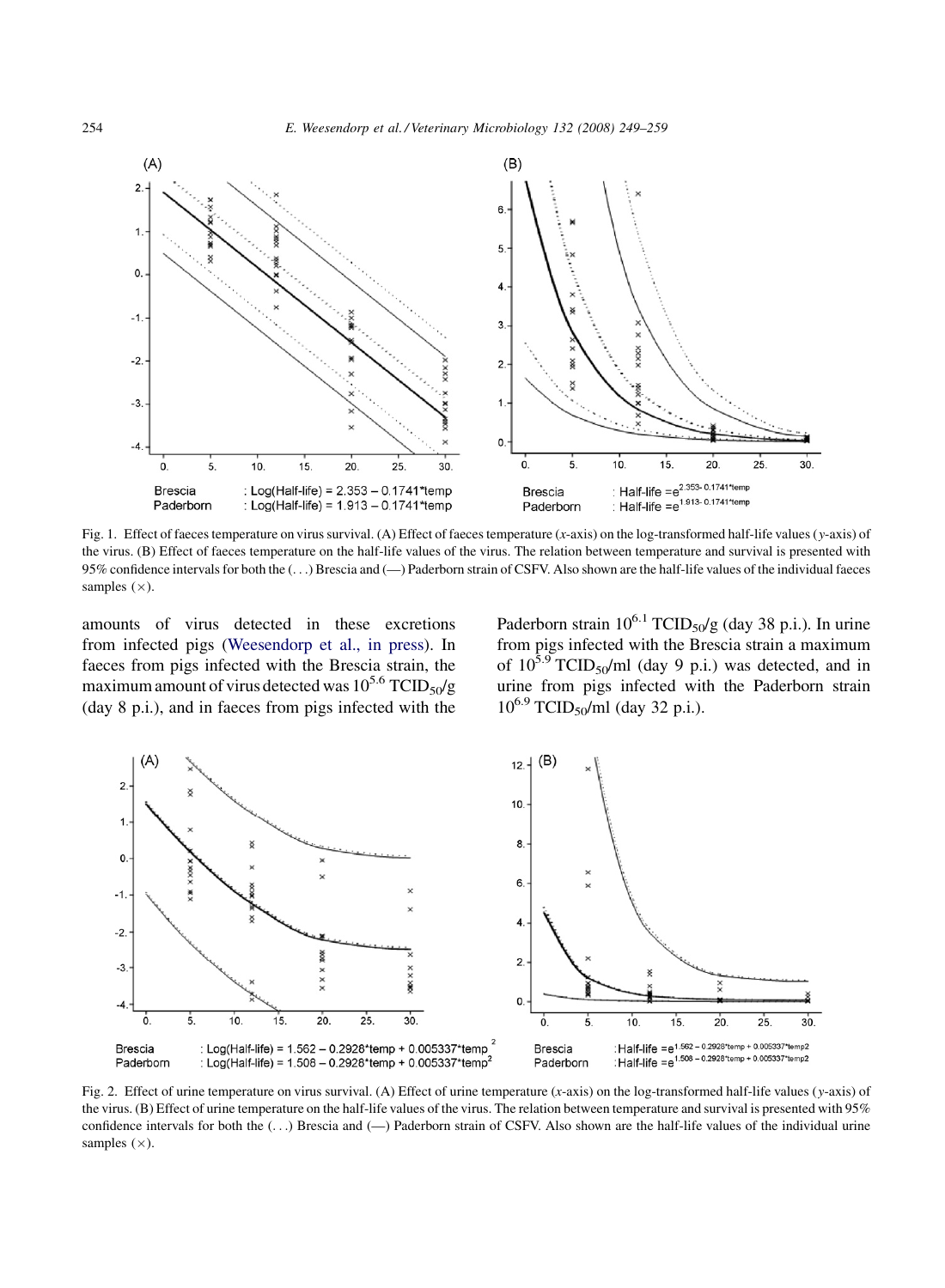| Temperature<br>$({}^{\circ}C)$ | Virus strain   | Mean survival<br>in faeces $\left(\text{days}\right)^{b}$ | 95% confidence<br>interval | Mean survival<br>in urine $\left(\text{days}\right)^c$ | 95% confidence<br>interval |
|--------------------------------|----------------|-----------------------------------------------------------|----------------------------|--------------------------------------------------------|----------------------------|
| 5                              | <b>Brescia</b> | 66                                                        | $(16-272)$                 | 20                                                     | $(1.7 - 243)$              |
|                                | Paderborn      | 47                                                        | $(11-194)$                 | 23                                                     | $(1.9 - 283)$              |
| 12                             | <b>Brescia</b> | 19                                                        | $(4.7 - 80)$               | 4.9                                                    | $(0.41 - 59)$              |
|                                | Paderborn      | 14                                                        | $(3.4 - 57)$               | 5.6                                                    | $(0.46 - 68)$              |
| 20                             | <b>Brescia</b> | 4.8                                                       | $(1.2 - 20)$               | 1.8                                                    | $(0.15 - 22)$              |
|                                | Paderborn      | 3.5                                                       | $(0.84 - 14)$              | 2.1                                                    | $(0.17-25)$                |
| 30                             | <b>Brescia</b> | 0.85                                                      | $(0.20 - 3.5)$             | 1.4                                                    | $(0.12 - 17)$              |
|                                | Paderborn      | 0.61                                                      | $(0.15-2.5)$               | 1.6                                                    | $(0.13 - 20)$              |

| Estimates of the duration of survival of CSFV in faeces and urine when maximum amounts of virus are present, at the peak of virus excretion <sup>a</sup> |  |  |
|----------------------------------------------------------------------------------------------------------------------------------------------------------|--|--|
|                                                                                                                                                          |  |  |

<sup>a</sup> Mean survival is based on models presented in [Figs. 1 and 2.](#page-5-0) Survival is defined as duration of virus infectivity until virus titres were below the detection limit of the virus titration assay ( $10^{1.1}$  TCID<sub>50</sub>/g or

<sup>b</sup> Calculations based on maximum excretion of CSFV in faeces of pigs infected with the Brescia strain:  $10^{5.6}$  TCID<sub>50</sub>/g, of pigs infected with the Paderborn strain:  $10^{6.1}$  TCID<sub>50</sub>/g.

<sup>c</sup> Calculations based on maximum excretion of CSFV in urine of pigs infected with the Brescia strain:  $10^{5.9}$  TCID<sub>50</sub>/ml, of pigs infected with the Paderborn strain:  $10^{6.9}$  TCID<sub>50</sub>/ml.

# 3.4. Viral RNA concentration over time in faeces and urine after storage at different temperatures

<span id="page-6-0"></span>Table 3

The reduction of viral RNA in faeces over time was limited (Fig. 3). The maximum decrease of viral RNA concentrations was  $10^{1.7}$  TCID<sub>50</sub> equivalents at 5 °C,  $10^{1.0}$  TCID<sub>50</sub> equivalents at 12 °C,  $10^{1.3}$  TCID<sub>50</sub> equivalents at 20 °C, and  $10^{2.1}$  TCID<sub>50</sub> equivalents at 30 8C. In urine the viral RNA concentrations remained quite stable, although at  $30^{\circ}$ C in all samples a reduction ( $>10^{0.7}$  TCID<sub>50</sub> equivalents) of the viral RNA concentrations was observed ([Fig. 4\)](#page-7-0). The maximum decrease of viral RNA concentrations was  $10^{1.1}$  TCID<sub>50</sub> equivalents at 5 °C,  $10^{1.0}$  TCID<sub>50</sub>



Fig. 3. Viral RNA concentration over time in faeces samples from pigs infected with the Brescia or the Paderborn strain. Samples were stored at different temperatures.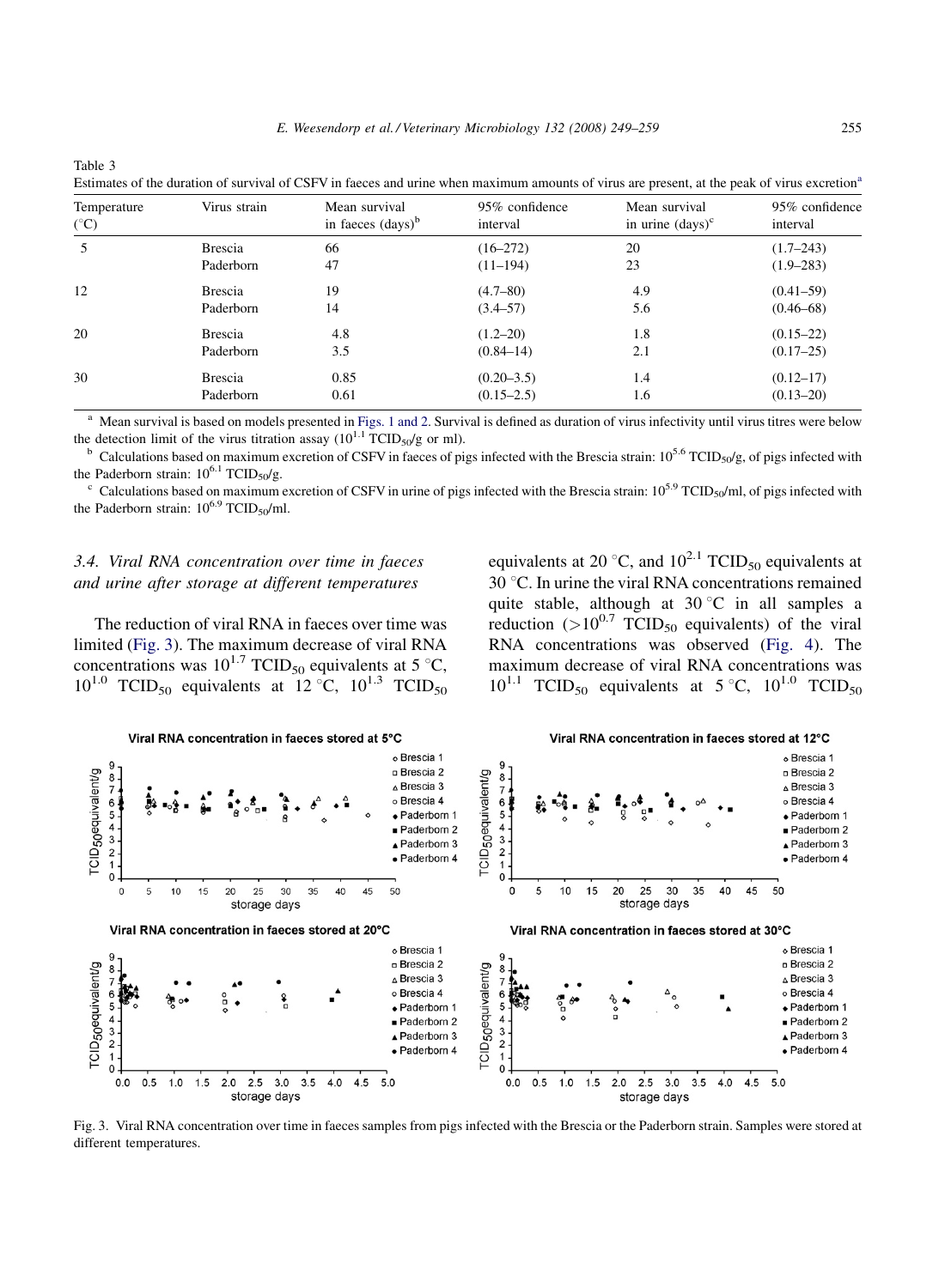<span id="page-7-0"></span>

Fig. 4. Viral RNA concentration over time in urine samples from pigs infected with the Brescia or the Paderborn strain. Samples were stored at different temperatures.

equivalents at  $12 \degree C$ ,  $10^{1.4}$  TCID<sub>50</sub> equivalents at  $20^{\circ}$ C, and  $10^{2.8}$  TCID<sub>50</sub> equivalents at  $30^{\circ}$ C.

#### 4. Discussion

A prerequisite for indirect transmission is virus survival in the environment. Until now only limited information on virus survival was available. Furthermore, most studies focused on virus survival in medium or slurry [\(Depner et al., 1992; Haas et al.,](#page-9-0) [1995](#page-9-0)). For indirect transmission via persons or transportation trucks, however, faeces and urine are more relevant than slurry. The present study filled these gaps by generating survival curves of CSFV in faeces and urine derived from pigs infected with a highly or moderately virulent CSFV strain.

The model presented in this study made it possible to estimate survival times of CSFV in faeces and urine for different environmental temperatures. In [Table 3](#page-6-0) results are presented of survival times when maximum amounts of virus are excreted by infected pigs ([Weesendorp et al., in press](#page-10-0)). Survival times of this worst-case scenario are presented with 95% confidence intervals, based on the confidence intervals of the model ([Figs. 1 and 2\)](#page-5-0). These confidence intervals

are relatively wide, due to the large variation between samples (especially at low temperatures), and the small number of samples. As this worst-case scenario is calculated using maximum amounts of virus, survival times at low temperatures are in some cases longer than the study period of the samples, which likely resulted in an overestimation of the maximum survival time.

Within the studied temperature range, there is an inverse relationship between virus survival and temperature, which other studies already demonstrated. In spiked slurry with an initial concentration of  $10^{5.5}$  TCID<sub>50</sub>/ml the virus was not inactivated at 5 °C within 42 days (Bøtner, reviewed by [Haas et al., 1995\)](#page-10-0). Based on this initial concentration of  $10^{5.5}$  TCID<sub>50</sub>/ml and the model presented in this study, virus in faeces produced by infected pigs would on average be undetectable within 42 days (Paderborn) or 64 days (Brescia). In urine produced by infected pigs, the virus would be inactivated to a level below the detection limit within 18 days (Paderborn and Brescia). These results would suggest that virus survival in faeces is comparable to that in slurry (Bøtner, reviewed by [Haas](#page-10-0) [et al., 1995](#page-10-0)). However, virus survival in slurry kept at other temperatures is different in the study of Bøtner than virus survival in faeces in the present study.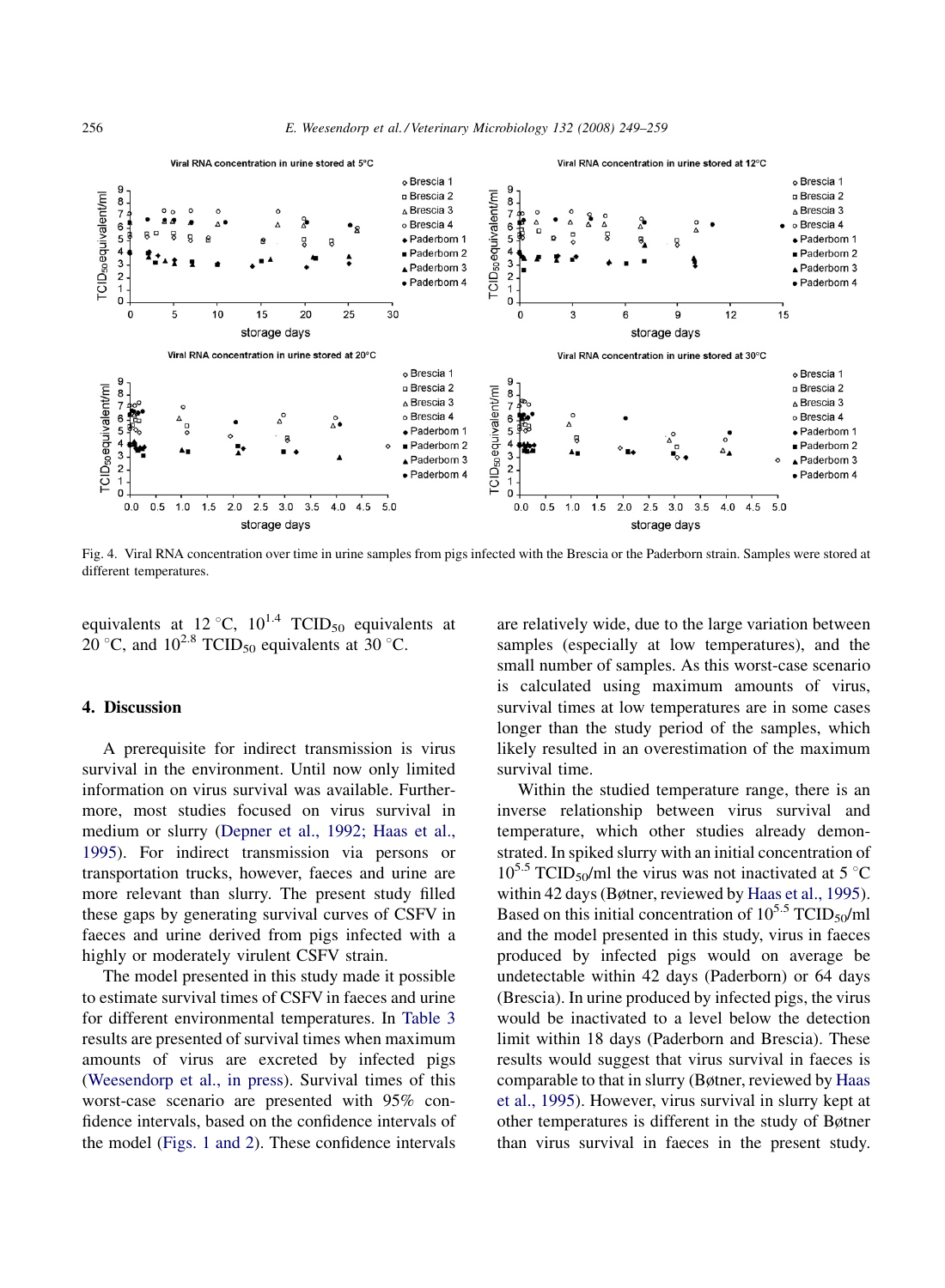Bøtner (reviewed by [Haas et al., 1995](#page-10-0)) reported an inactivation time of 14 days for virus in slurry kept at 20 $\degree$ C, while in the present study the virus would be inactivated in faeces at this temperature within 3 days (Paderborn) or 5 days (Brescia). These differences could be due to differences in condition between slurry and faeces or urine, differences in storage condition, spiking versus using faeces and urine from infected pigs, differences between the methods used for isolation of the virus, and differences between the detection assays.

Studies on survival of virus in excretions of infected pigs are rare. Pens contaminated with secretions and excretions of infected pigs showing clinical symptoms, contained infectious virus for at least 10 h when the environmental temperature was around  $22^{\circ}$ C [\(Ribbens et al., 2004](#page-10-0)). Given equal circumstances, the duration of survival will be mainly dependent on the initial concentration of virus in the pen. Pigs infected with highly virulent or moderately virulent strains of CSFV can excrete large quantities of virus when clinical signs are present. Via the faeces a maximum of  $10^{9.9}$  TCID<sub>50</sub>/Paderborn-infected pig or  $10^{8.4}$  TCID<sub>50</sub>/Brescia-infected pig was produced per day. Via the urine a maximum of  $10^{9.0}$  TCID<sub>50</sub>/ Paderborn-infected pig or  $10^{7.8}$  TCID<sub>50</sub>/Bresciainfected pig was produced per day [\(Weesendorp](#page-10-0) [et al., in press](#page-10-0)). Based on the model presented here, it can be calculated that virus produced in one of these days would survive for 6 days (Brescia) or 4 days (Paderborn) in faeces, and 2 days (Brescia) or 3 days (Paderborn) in urine at  $22^{\circ}$ C. This agrees with previous observations that pens housing infected pigs contain infectious virus for a few days before the virus within the pen and manure is totally inactivated ([Artois et al., 2002](#page-9-0)).

The interest in the present study is not only to predict virus survival, but also its relationship to the transmission of disease to healthy pigs. To determine CSFV survival, we used the detection limit of the cell culture assay (virus titration). Information on the relationship between the detection limit of the assay and the sensitivity of the animal to infection is, however, scarce. In the present study the detection limit of the virus titration assay was  $13 \text{ TCID}_{50}/g$ faeces or milliliter of urine. The minimal infective dose that results in fatal disease after inoculation with the highly virulent strain "Alfort" is  $10$  TCID<sub>50</sub> per pig ([Liess, 1987\)](#page-10-0). For the Brescia virus strain a pig ID<sub>50</sub> of 80 TCID<sub>50</sub> was determined after intranasal inoculation of virus in medium [\(Terpstra and](#page-10-0) [Wensvoort, 1988](#page-10-0)). Thus, it seems that the detection limit of the virus titration gives a fair prediction of the transmission to healthy pigs. However, in previous studies the host animal has proven to be more sensitive than tissue culture ([Stewart et al., 1979; McKercher](#page-10-0) [et al., 1987; Panina et al., 1992](#page-10-0)), although it must be considered that the sample amounts tested in in vitro assays are mostly much smaller than in the in vivo assays. Furthermore, the minimum infective intranasal dose of virus in medium might be different from minimum infective oral doses of virus in faeces or urine. It is therefore difficult to predict whether the risk of infection is over- or underestimated.

Indirect transmission routes play a major role in transmission of the virus. The importance of contaminated livestock trucks in introduction of the virus into the Netherlands has been shown by [De Vos](#page-9-0) [et al. \(2004\).](#page-9-0) Their model indicated that returning livestock trucks contributed most (about 65%) to the probability of CSFV introduction in the Netherlands. However, many intermediate steps are involved in this transmission route: the livestock truck visiting an infected farm is in contact with infected pigs or infectious material (even though pigs showing clinical symptoms are not allowed to be transported), the livestock truck gets contaminated, the virus survives during transportation, the virus is not removed or inactivated by cleaning and disinfecting, there is contact between the livestock truck and susceptible pigs, and an infective viral dose is transmitted. In spite of the small probability of all these events occurring, such worst-case scenarios have happened in the past. The 1997–1998 outbreak is supposed to be caused by a transportation truck returning from the Paderborn region in Germany. Due to the low temperatures  $(-10$ to  $-20$  °C) the cleaning and disinfection of the truck was hampered, and the virus survived ([Elbers et al.,](#page-10-0) [1999\)](#page-10-0). The present study showed that even at higher temperatures the virus can survive for a sufficient period to be transported over a long distance. Based on initial concentrations used in [Table 3](#page-6-0) ( $10^{5.6}$  to  $10^{6.1}$ )  $TCID_{50}$ , CSFV can survive for 4–5 days in faeces at 20 °C, and 15–20 h in faeces at 30 °C.

Differences in survival were observed between the virus strains. The Brescia strain was more resistant to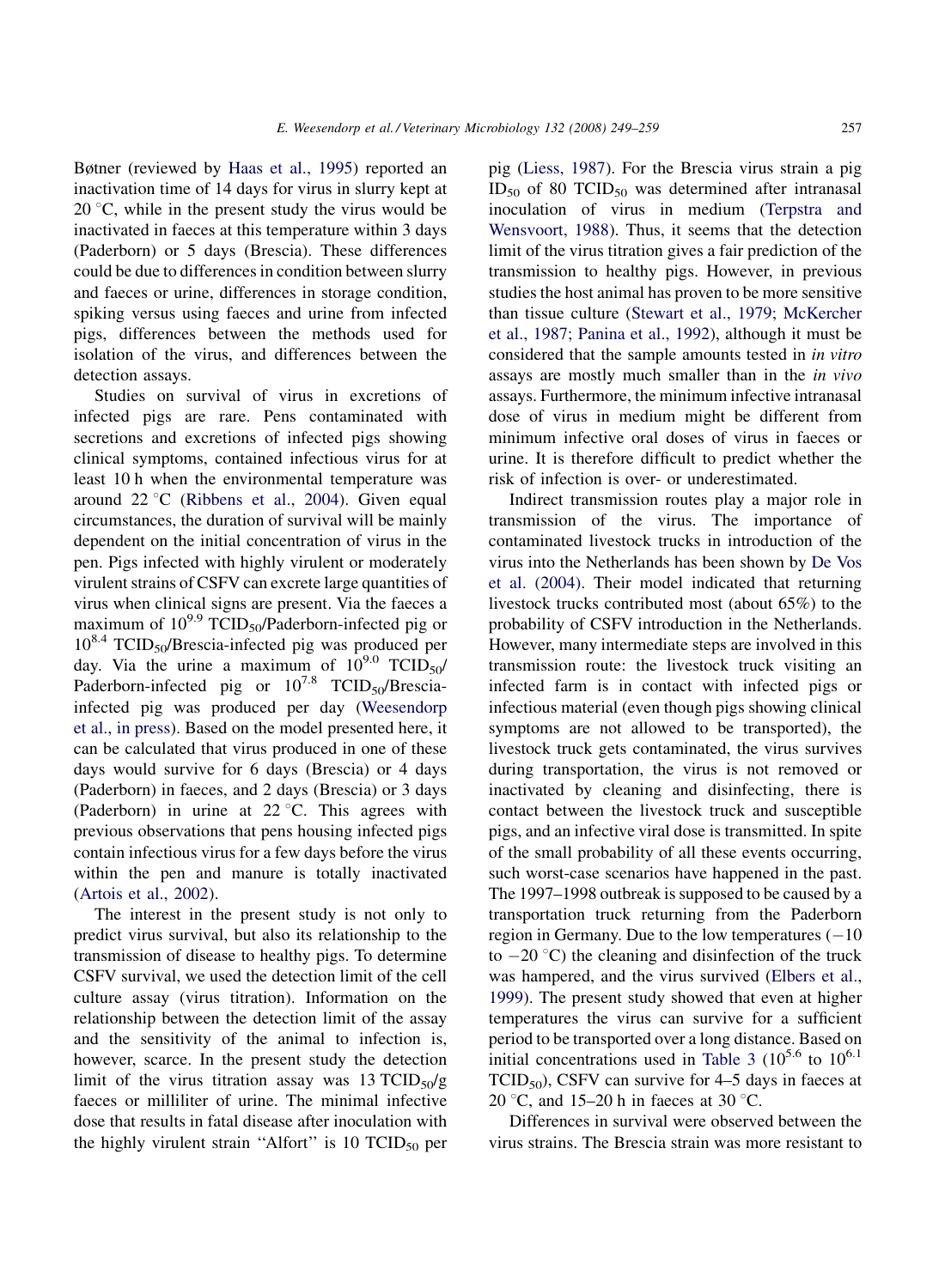<span id="page-9-0"></span>inactivation in faeces than the Paderborn strain. This was also observed in urine, although these differences were small, and not significant. Differences between strains were observed before in a survival study with three cell culture-propagated strains of CSFV exposed to various temperatures and hydrogen ion concentrations (pH) (Depner et al., 1992). The Brescia strain showed the highest half-life values at 4 or 21  $\mathrm{^{\circ}C}$  and pH 4. At lower hydrogen ion concentrations the 331/ USA or Osterrode 2699/83 strains showed higher halflife values. The differences between virus strains in survival might be due to differences in the properties of the virus particle (e.g. the protein capsid and envelope proteins) or differences in the level of cellassociation. Furthermore, faeces from pigs infected with the highly virulent Brescia strain could contain higher amounts of blood, as more clinical signs and haemorrhages were observed than of pigs infected with the Paderborn strain. This higher amount of blood in the faeces could have resulted in a more favourable environment for the virus.

The viral RNA level remained rather stable during the entire study period. The viral RNA reduction was in most cases within the variation of the qRRT-PCR assay. Therefore, it was not possible to calculate reliable half-life values for viral RNA. To do so, samples should be studied for a longer period. It is clear that stability of viral RNA does not predict the presence of infectious CSFV. However detection of CSFV-RNA in faeces and urine might be important from a diagnostic point of view. It will be possible to demonstrate the virus originally being present, even after a long period when samples are stored at higher temperatures.

Spiking has been used primarily to study survival of viruses (Bøtner, 1991; Haas et al., 1995; Turner et al., 2000). Based on the results of the spiking studies restrictions have been implemented after an outbreak to prevent recrudescence of the disease, like long-time storage of slurry (42 days in the European Union; Anonymous, 2001), treatment of slurry, or decontamination of mechanical vectors like livestock trucks, boots or clothing. So far, however, it is not known whether spiking is an appropriate method to study survival in excretions produced by infected pigs. Especially with a hemorrhagic disease as CSF, faeces and urine can contain blood or infected cells, which might increase the survival time. Therefore, the

approach used in the present study, using faeces and urine from infected animals, is a more realistic estimate of the behaviour of CSFV survival in excretions.

The decision whether or not to implement certain control measures, based on risk-analysis models, depends heavily on the reliability of available data. For the model described by De Vos et al. (2004), only limited data were available to estimate the probability of CSFV survival in an empty livestock truck travelling over a distance to 900 km. It was suggested that studies should be performed to estimate this parameter more precisely (De Vos et al., 2006). These data have been generated in the present study.

#### Acknowledgements

The authors thank Sjaak Quak and Ntsiki Held for their technical assistance. Bas Engel and Willem Buist are thanked for their help with the statistical analysis. Armin Elbers, Eugène van Rooij and Piet van Rijn are thanked for their advice and helpful comments.

#### **References**

- Anonymous, 2001. EU Council directive 2001/89/EC of 23 October 2001 on Community measures for the control of classical swine fever. Off. J. Eur. Communities L316, 5–35.
- Artois, M., Depner, K.R., Guberti, V., Hars, J., Rossi, S., Rutili, D., 2002. Classical swine fever (hog cholera) in wild boar in Europe. Rev. Sci. Tech. Off. Int. Epiz. 21, 287–303.
- Bøtner, 1991. Survival of Aujeszky's disease virus in slurry at various temperatures. Vet. Microbiol. 29, 225–235.
- Cox, D.R., Hinkley, D.V., 1974. Theoretical Statistics. Chapman and Hall, London.
- Depner, K., Bauer, T., Liess, B., 1992. Thermal and pH stability of pestiviruses. Rev. Sci. Tech. Off. Int. Epiz. 11, 885–893.
- De Smit, A.J., Bouma, A., Terpstra, C., van Oirschot, J.T., 1999. Transmission of classical swine fever virus by artificial insemination. Vet. Microbiol. 67, 239–249.
- De Vos, C.J., Saatkamp, H.W., Nielen, M., Huirne, R.B.M., 2004. Scenario tree modeling to analyze the probability of classical swine fever virus introduction into member states of the European Union. Risk Anal. 24, 237–253.
- De Vos, C.J., Saatkamp, H.W., Nielen, M., Huirne, R.B.M., 2006. Sensitivity analysis to evaluate the impact of uncertain factors in a scenario tree model for classical swine fever introduction. Risk Anal. 26, 1311–1322.
- Edwards, S., 2000. Survival and inactivation of classical swine fever virus. Vet. Microbiol. 73, 175–181.